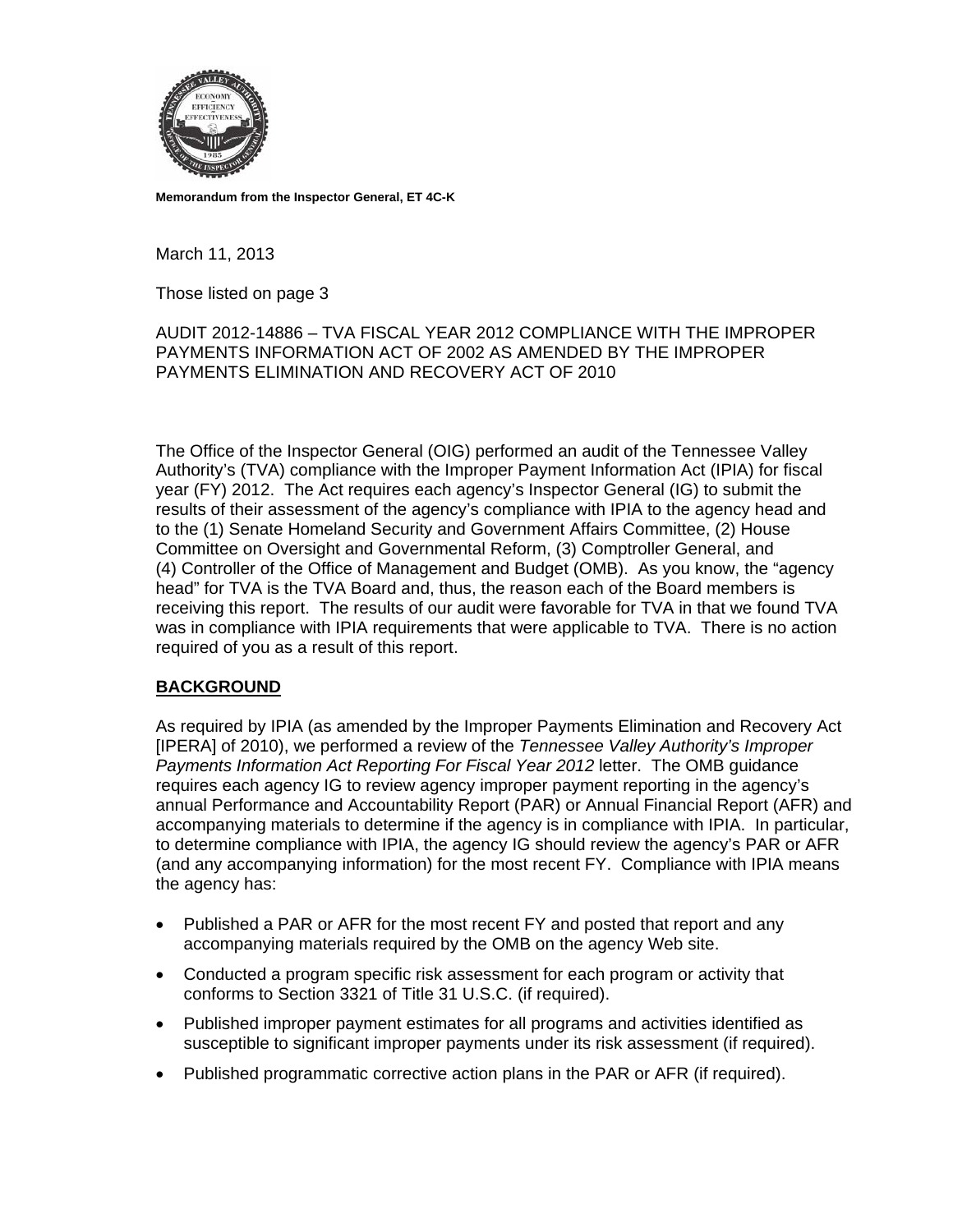Those listed Page 2 March 11, 2013

1

- Published, and has met, annual reduction targets for each program assessed to be at risk and measured for improper payments.
- Reported a gross improper payment rate of less than 10 percent for each program and activity in which an improper payment estimate was obtained and published in the PAR or AFR.
- Reported information on its efforts to recapture improper payments.

For information pertaining to our objective, scope, and methodology, see the Attachment.

## **FINDINGS AND RECOMMENDATION**

Two significant conditions impacted our determination of TVA's compliance with IPIA requirements.

- First, as a government corporation, TVA issues an Annual Management Report rather than a PAR or AFR.
- Second, TVA's improper payments fell below IPIA threshold amounts. IPIA defines significant improper payments as \$10 million of all program activity payments and 2.5 percent of program outlays. TVA's reported improper payments totaled \$14,313,699 and 0.16 percent of program outlays.

As a result of not issuing a PAR or AFR and being under the IPIA improper payments thresholds, TVA was largely exempt from the requirements of IPIA. In our opinion, TVA was only required to comply with Item No. 2 (conduct a program specific risk assessment), noted on the previous page. We reviewed the process used by TVA to identify programs susceptible to improper payments and noted it is in compliance with IPIA guidance. TVA performed a risk assessment for FY 2012, and its primary programs susceptible to improper payments are its supply chain programs. TVA calculated the total amount of payments subject to review equaled  $$9,108,084,720.<sup>1</sup>$ 

Finally, even though TVA was not required to report information related to recapture efforts, TVA did voluntarily state in their FY 2012 IPIA letter that they had recovered all but \$20,040 of the total \$14,313,699 improper payments identified. However, after reviewing supporting documentation, we determined TVA overstated the amount recovered by \$1,109,769. The overstatement resulted because TVA did not include unrecovered amounts from recovery audits performed by a contractor.

- - - - - -

<sup>1</sup> Consistent with their FY 2011 IPIA report, TVA's FY 2012 letter to OMB did not include \$16,817,843 in questioned costs identified by the TVA's OIG in their improper payment calculation. However, in contrast to TVA's 2011 report, TVA did not disclose the OIG's questioned costs in their 2012 letter. Had TVA chosen to include the OIG's questioned costs in their improper payment calculation, the percent of program outlays would have only increased to 0.34 percent which is still below the threshold amounts.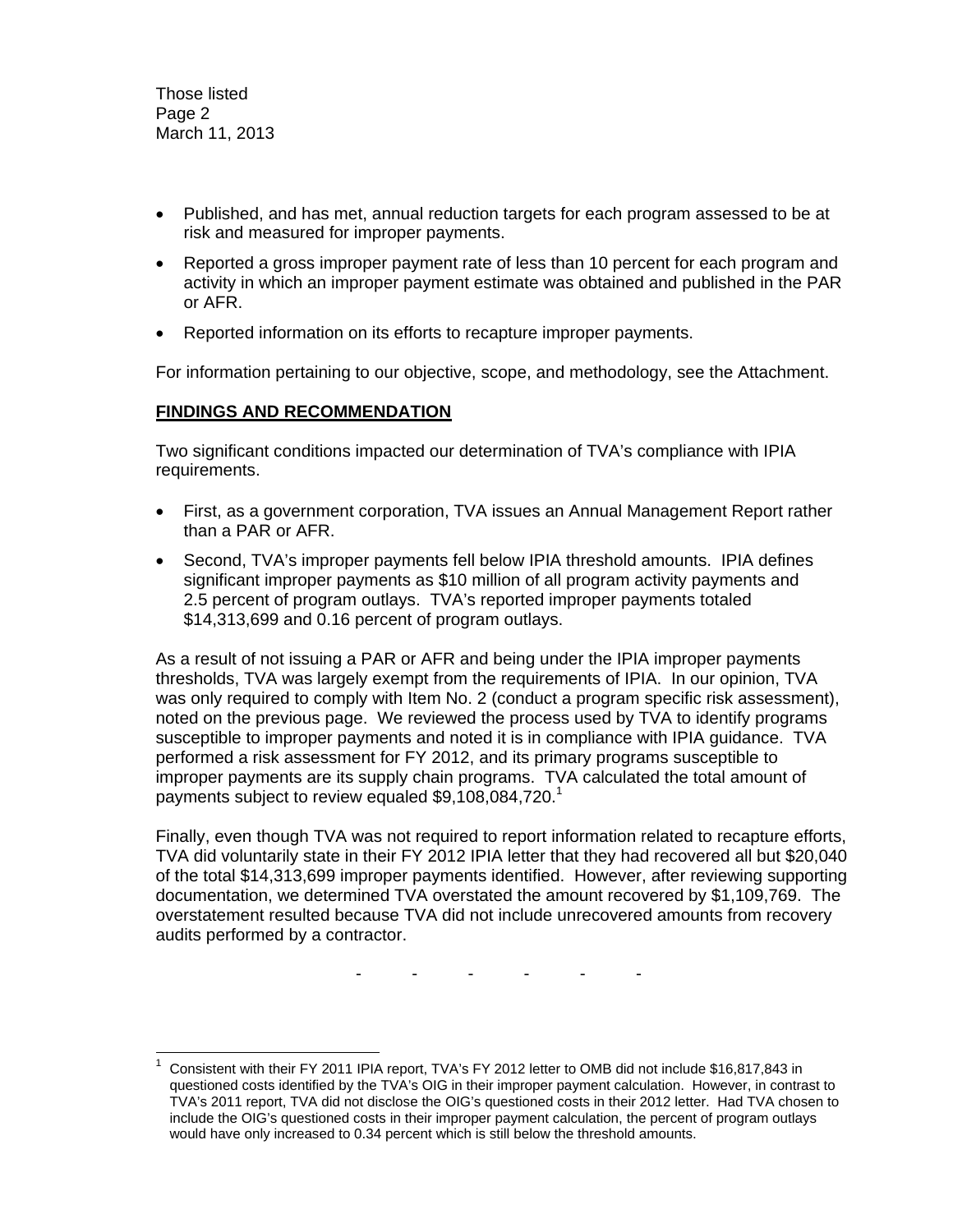Those listed Page 3 March 11, 2013

Recipients of this report are responsible for safeguarding it to prevent publication or other improper disclosure. We have issued a separate report to TVA concerning suggestions for improving TVA's process for complying with IPIA. If you have any questions, please contact David S. Shields, Senior Auditor, at (865) 633-7364 or Rick C. Underwood, Director, Corporate Governance and Finance Audits, at (423) 785-4824.

Lichaus W. Mare

Richard W. Moore

William Sansom, TVA Board Lynn Evans, TVA Board Barbara Haskew, TVA Board Richard Howorth, TVA Board Peter Mahurin, TVA Board Neil McBride, TVA Board Michael McWherter, TVA Board Joe Ritch, TVA Board

The Honorable Thomas R. Carper, Chairman Committee on Homeland Security and Governmental Affairs 340 Dirksen Senate Office Building Washington, DC 20510

The Honorable Tom Coburn, Ranking Member Committee on Homeland Security and Governmental Affairs 442 Hart Senate Office Building Washington, DC 20510

The Honorable Darrell E. Issa, Chairman Committee on Oversight and Government Reform 2157 Rayburn House Office Building Washington, DC 20515

The Honorable Elijah Cummings, Ranking Member Committee on Oversight and Government Reform 2471 Rayburn House Office Building Washington, DC 20515

The Honorable Gene Dodaro Comptroller General of the United States Government Accountability Office 441 G Street, NW Washington, DC 20548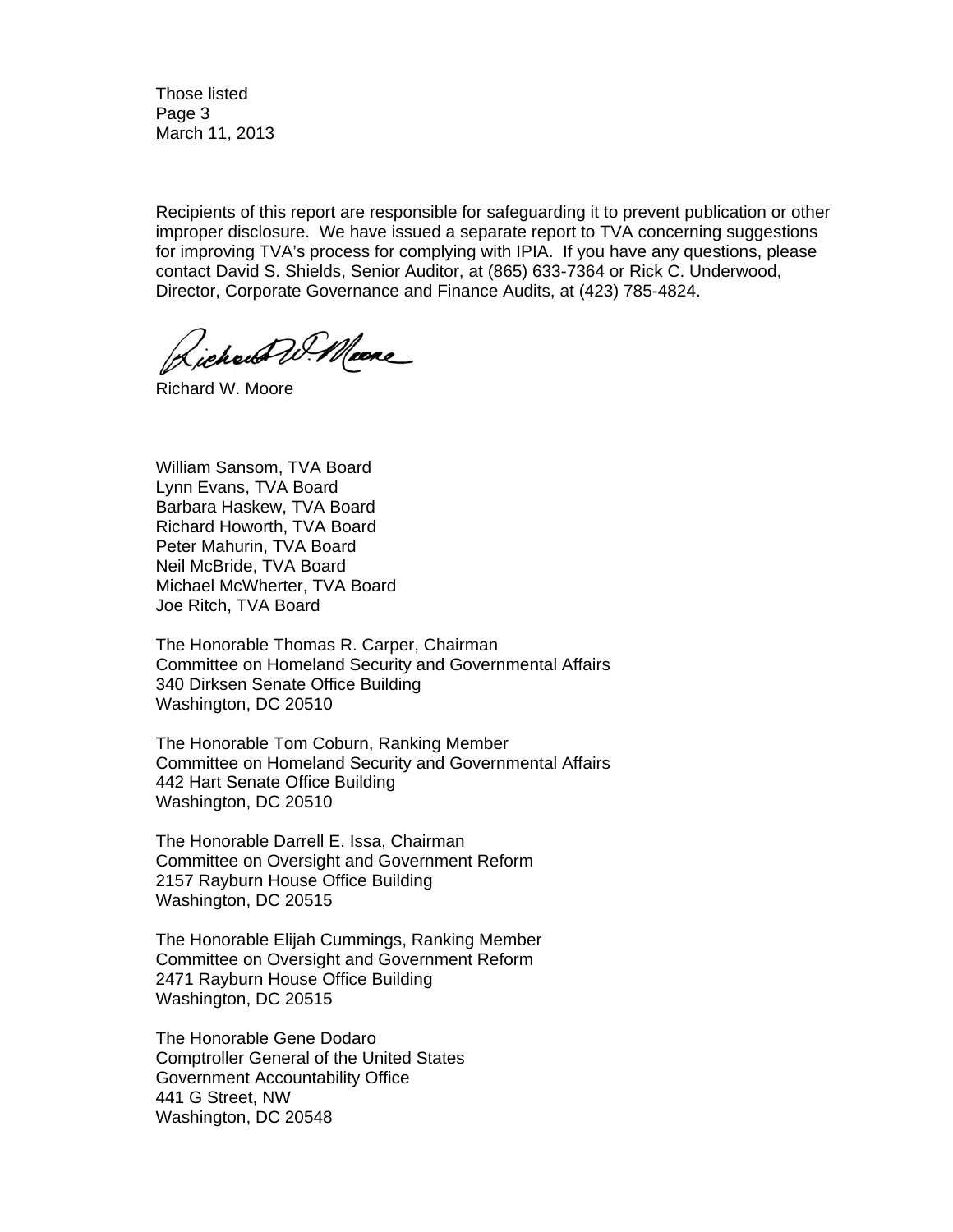Those listed Page 4 March 11, 2013

Mr. Jeffrey Zients Deputy Director for Management Office of Management and Budget 1650 Pennsylvania Avenue Room 216 Washington, DC 20503

Mr. Daniel I. Werfel Controller, Office of Federal Financial Management Office of Management and Budget 725 17<sup>th</sup> Street, NW Washington, DC 20503

**Attachment** cc (Attachment):

> Mr. Flavio Menasce Office of Federal Financial Management Office of Management and Budget 725 17<sup>th</sup> Street, NW Washington, DC 20503

 B. Lee Allen, WT 4A-K Peyton T. Hairston, Jr., WT 7B-K Joseph J. Hoagland, WT 7C-K William D. Johnson, WT 7B-K Emily J. Reynolds, OCP 1L-NST John M. Thomas III, MR 6D-C Diane T. Wear, WT 4B-K Robert B. Wells, WT 9B-K Andrea L. Williams, WT 9B-K OIG File No. 2012-14886